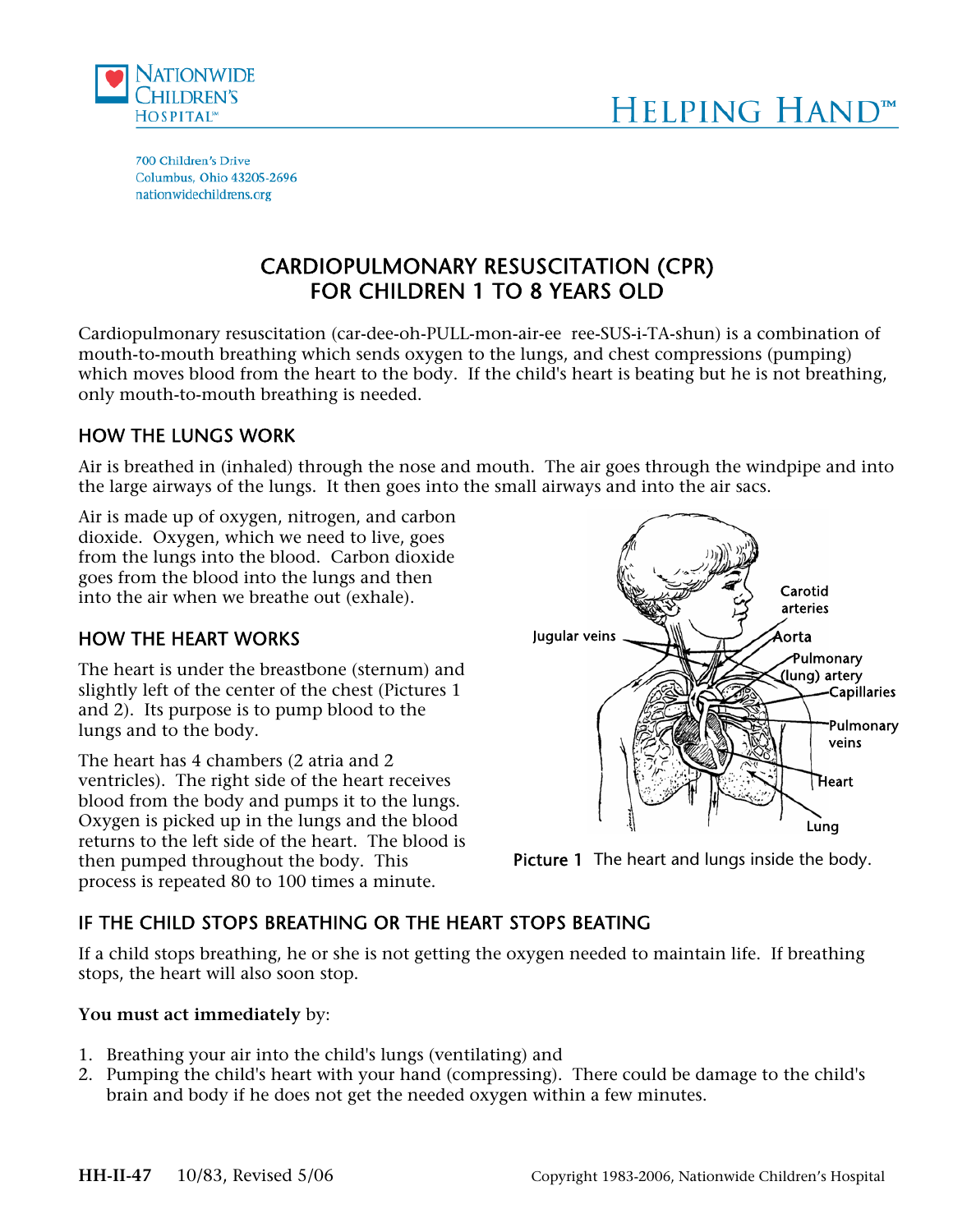## HOW TO DO CARDIOPULMONARY RESUSCITATION (CPR**)**

If you think the child is not breathing:

- 1. Check to see if the child will respond to you. Tap him gently and shake his shoulders to see if he will move.
- 2. Call the child by name and ask, "Are you OK?"
- 3. If the child does not respond, **call out** for someone to help you. If you are alone in the house, **do not leave the child** to make a phone call at this time.
- 4. Place the child on the floor. (CPR must be performed on a **hard** surface to be effective.)
- 5. Turn the child on his back.
- 6. Open the child's airway for mouth-tomouth breathing, using the chin lift/head tilt method. Tip the head back with one hand on the forehead. Use the tips of the fingers of your other hand to lift the chin upward (Picture 3). Be careful not to close the child's mouth completely. **Do not** tilt the head back too far because it may close the airway completely, especially in small



Picture 2 The heart lies under the breastbone.

If at any time while doing mouth-to-mouth breathing you notice secretions in the child's mouth, turn the child's head to the side, wrap your index and middle fingers together in a clean cloth, and quickly clean out the mouth.

7. Put your ear over the child's mouth and look toward his chest. **LOOK, LISTEN,** and **FEEL** for breathing (Picture 4).



Picture 3 Open the child's airway by lifting the chin and tilting the head.



Picture 4 LOOK, LISTEN and FEEL for breathing.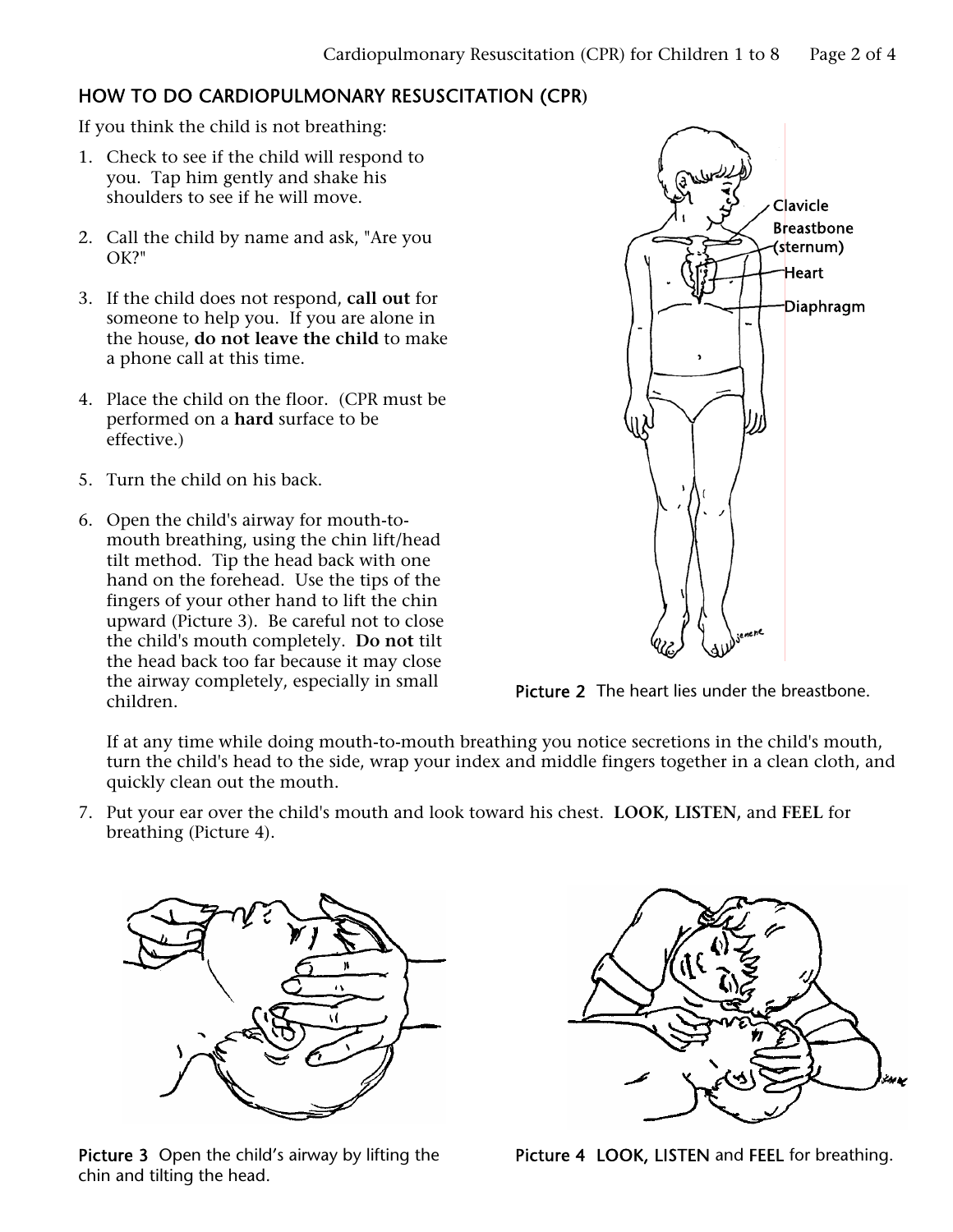# HOW TO DO CARDIOPULMONARY RESUSCITATION (CPR) (continued)

- 8. If you do not feel or hear air coming from the child's mouth and do not see the chest rising and falling, give 2 breaths. To do this, pinch the child's nose and cover the child's mouth with your mouth to form an airtight seal. Breathe in only enough air to make the child's chest rise (Picture 5). Remove your mouth after each breath and let the air come out. Since the child's lungs are small, it requires less air (than for an adult) to fill the lungs. Usually only small breaths of air are required.
- **9.** If the child is still not breathing on his own, a combination of mouth-to-mouth breathing and chest compressions is needed. Have someone call the emergency squad while you continue the steps of CPR. If you are alone, perform CPR for 2 minutes before leaving the child to make the call.
- 10. Place your hand on the breastbone between the nipples. Using one hand compress the child's heart 30 times by pressing the breastbone in about 1/3 to 1/2 the depth of the chest. Compressions are done at a rate of 100 per minute. Stop and give 2 breaths. To keep the right rate, count "1 and 2 and 3 and 4and 5 and…" until 30 compressions are given. Then give 2 breaths. Repeat 30 compressions and 2 breaths for a total of 5 times.

After 5 sets of compressions and breaths, stop and look to see if the child is breathing on his own. If there are no signs of breathing, continue CPR until help arrives. If you are alone, call for help at this time and then resume CPR until help arrives.



Picture 5 Breathe enough air into the child to make the chest rise.



Picture 6 Place your hand on the breastbone between the nipples.

#### **IMPORTANT: You must practice CPR on a mannequin (doll) with a nurse to be sure you are doing it correctly. This should be done before you leave the hospital with your child.**

**NOTE:** If you wish to become certified in CPR, contact the American Heart Association or the Red Cross in your community.

 $\overline{\phantom{a}}$ Resources: Guidelines 2000 for Cardiopulmonary Resuscitation (CPR) and Emergency Cardiovascular Care, American Heart Association.